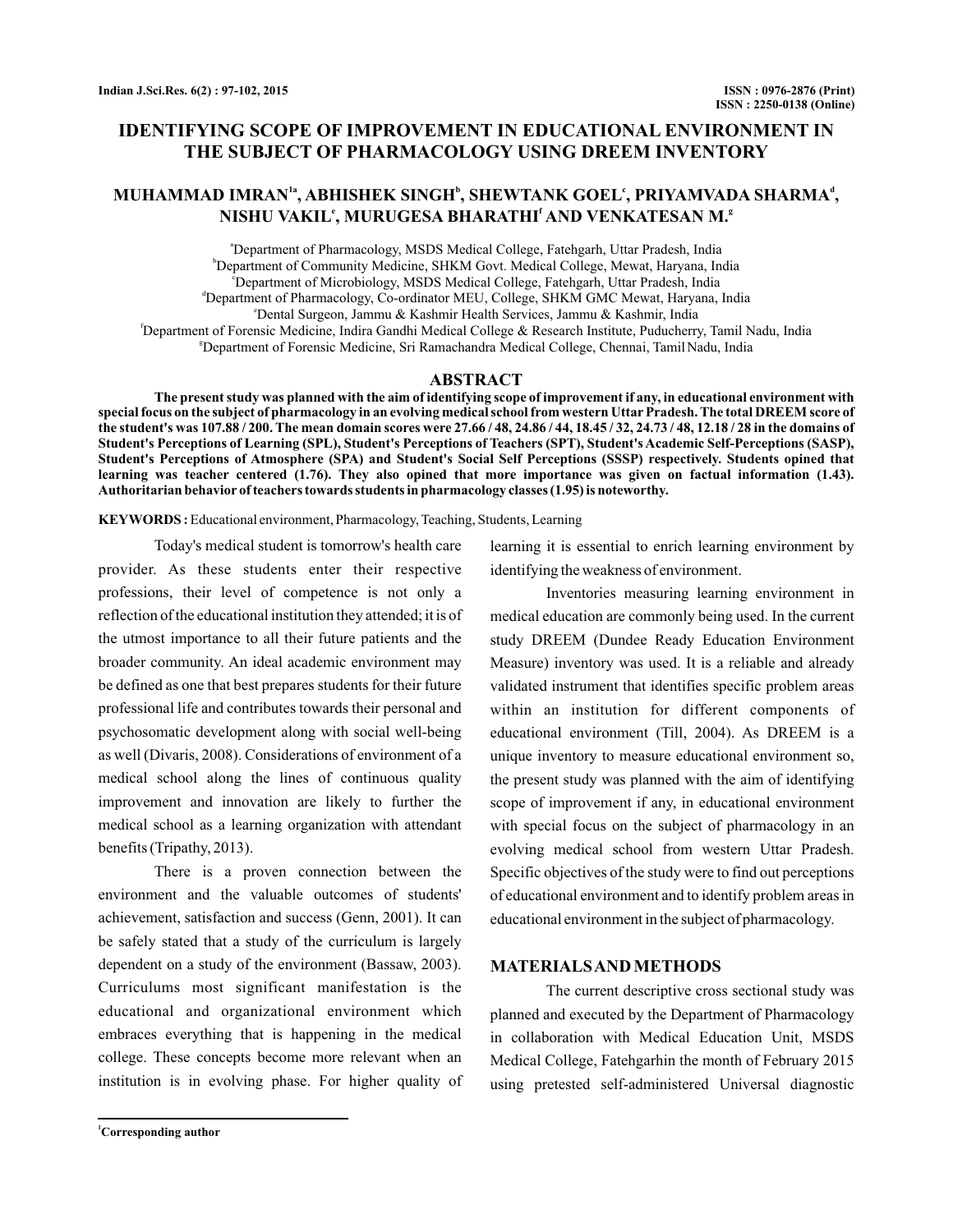inventory, Dundee Ready Education Environment Measure (DREEM), a tool to evaluate the learning environments of medical students with special focus on Pharmacology.

The study population consisted of undergraduate medical students (MBBS) who were currently posted in the Department of Pharmacology for theory and practical classes. Those students who could not be retrieved even after the third visit to classes were excluded from the study. Students were explained about the nature and purpose of study and requested to fill the questionnaires which were distributed by authors in the classrooms just after the completion of classes.Students were requested to relate the questions to Pharmacology subject (especially questions inSPL and SPT domain) and then respond wherever applicable. Anonymity of the students was maintained. Informed consent was obtained. Ethical committee approved the study.

The DREEM is a validated inventory with proven high reliability that has been used in various countries around the world to assess the educational environment of health professional/ medical institute (Roff, 1997). DREEM is a 50 –item inventory consisting of 5 subscales:

(a) Students' Perception of Learning (SPL)- 12 items. (Maximum score is 48).

(b) Students' Perception of Teachers (SPT)- 11 items. (Maximum score is 44).

(c) Students' Academic Self Perception (SASP)- 8 items. (Maximum score is 32).

(d) Students' Perception of Atmosphere (SPA)- 12 items. (Maximum score is 48).

(e) Students' Social self Perception (SSSP)- 7 items. (Maximum score is 28).

The total score for all subscales is 200. The inventory consists of 50 items and each item scored on a five-point likert scale with  $4 =$  Strongly Agree,  $3 =$  Agree, 2

 $=$  Unsure,  $1 =$  Disagree and  $0 =$  Strongly Disagree. Nine of the 50 items (4. 8, 9, 17, 25, 35, 39, 48, 50) were negative and scored in reverse so that a higher score indicates a more positive reading.

All the questionnaires were manually checked and edited for completeness and consistency and were then coded for computer entry. After compilation of collected data, analysis was done using Statistical Package for Social Sciences (SPSS), version 20 (IBM, Chicago, USA). The results were expressed using appropriate statistical methods.The internal consistency and reliability for this study was 0.81 (Cronbachs alpha). The unpaired t test was used for comparison.

### **RESULTS**

Total respondent were 78, among them 55 were male 23 were female students. The total DREEM score of the student's was 107.88 / 200.The mean domain scores were 27.66 / 48, 24.86 / 44, 18.45 / 32, 24.73 / 48, 12.18 / 28 in the domains of Student's Perceptions of Learning (SPL), Student's Perceptions of Teachers (SPT), Student's Academic Self-Perceptions (SASP), Student's Perceptions of Atmosphere (SPA) and Student's Social Self Perceptions (SSSP) respectively. (Table 1)

Seventeen items scored less than 2. Regarding teaching-learning pharmacology subject, students opined that learning was teacher centered (1.76) rather than student centered. They also opined that more importance was given on factual information (1.43). Authoritarian behavior of teachers towards students in pharmacology classes (1.95) is noteworthy. Student's felt stress in learning the subject (1.63), they feel bored (1.23), support system not adequate (1.42) and their accommodation was not pleasant (1.03) as reported by them. (Table 2)

**Table 1 : Subscale and Total Dreem Mean and Percentage Score in All Students**

| Domain of DREEM                                      | Maximum score | Mean   | Percent of perception |
|------------------------------------------------------|---------------|--------|-----------------------|
| Domain 1: Student's Perceptions of Learning (SPL)    | 48            | 27.66  | 57.63%                |
| Domain 2: Student's Perceptions of Teachers (SPT)    | 44            | 24.86  | 56.50%                |
| Domain 3: Student's Academic Self-Perceptions (SASP) | 32            | 18.45  | 57.65%                |
| Domain 4: Student's Perceptions of Atmosphere (SPA)  | -48           | 24.73  | 51.52%                |
| Domain 5: Student's Social Self Perceptions (SSSP)   | 28            | 12.18  | 43.50%                |
| <b>Total DREEM</b> score                             | 200           | 107.88 | 53.94%                |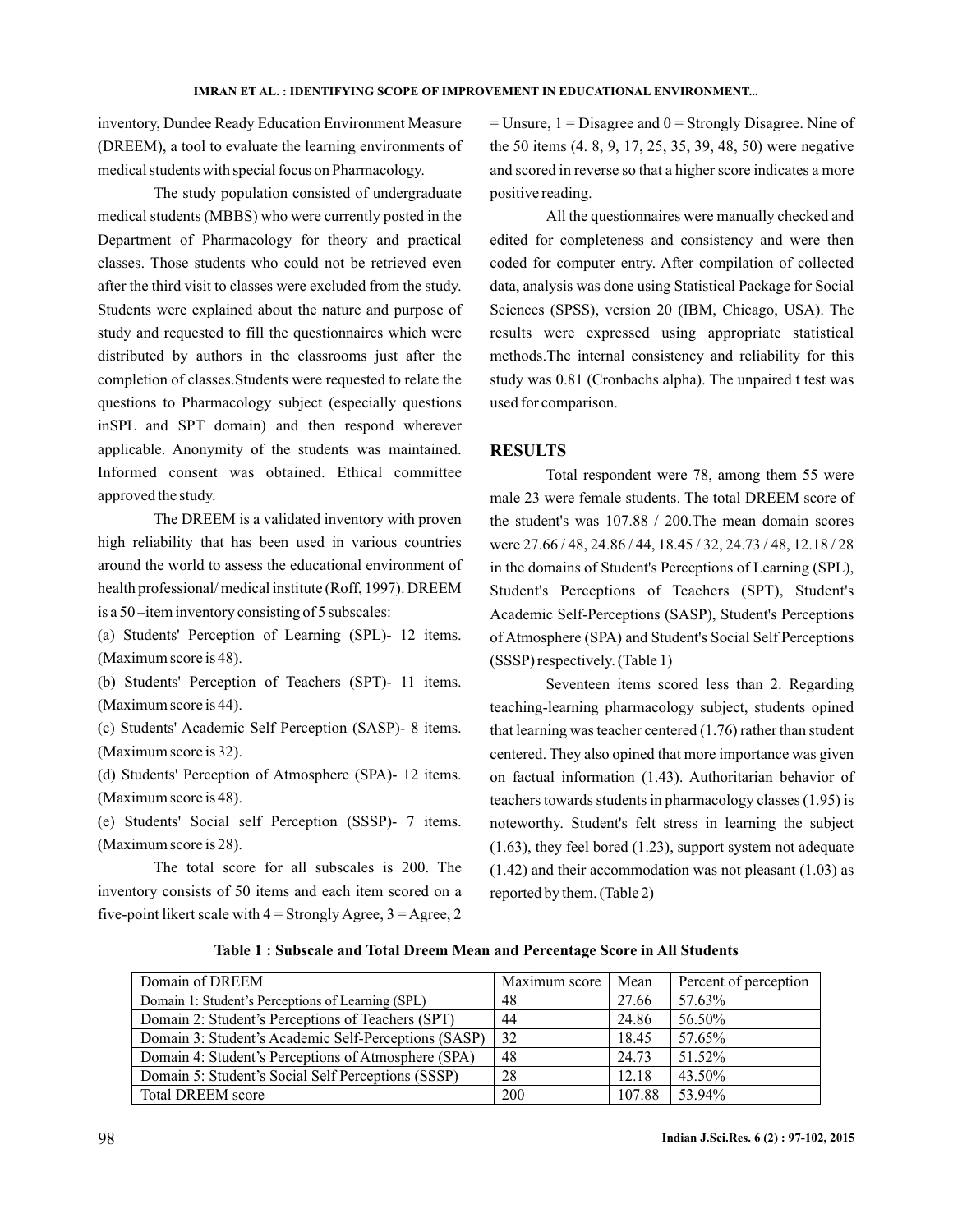| Domain | Item no.                                                                                                                 | Item                                                             | Mean         |
|--------|--------------------------------------------------------------------------------------------------------------------------|------------------------------------------------------------------|--------------|
| 1.SPL  | I am encouraged to participate in classes                                                                                |                                                                  | 2.74         |
|        | 7                                                                                                                        | The teaching is often stimulating                                | 3.32         |
|        | 13                                                                                                                       | The teaching is student centred                                  | 2.51         |
|        | 16                                                                                                                       | The teaching helps to develop my competence                      | 2.28         |
|        | 20                                                                                                                       | The teaching is well focused                                     | 1.94         |
|        | 22                                                                                                                       | The teaching helps to develop my confidence                      | 2.29         |
|        | 24                                                                                                                       | The teaching time is put to good use                             | 2.12         |
|        | 25                                                                                                                       | The teaching overemphasizes factual learning                     | 1.43         |
|        | 38<br>I am clear about the learning objectives of the course<br>44<br>The teaching encourages me to be an active learner |                                                                  | 2.15         |
|        |                                                                                                                          |                                                                  | 2.34         |
| 47     |                                                                                                                          | Long term learning is emphasized over short term learning        | 2.78         |
|        | 48                                                                                                                       | The teaching is too teacher centred                              | 1.76         |
| 2.SPT  | 2                                                                                                                        | The teachers are knowledgeable                                   | 3.04         |
|        | 6                                                                                                                        | The teachers are patient with patients                           | 2.32         |
|        | 8                                                                                                                        | The teachers ridicule the students                               | 1.86         |
|        | 9                                                                                                                        | The teachers are authoritarian                                   | 1.95         |
|        | 18                                                                                                                       | The teachers have good communication skills with patients        | 2.36         |
|        | 29                                                                                                                       | The teachers are good at providing feedback to students          | 2.17         |
|        | 32                                                                                                                       | The teachers provide constructive criticism here                 | 2.46         |
|        | $\overline{37}$                                                                                                          | The teachers give clear examples                                 | 2.08         |
|        | 39                                                                                                                       | The teachers get angry in class                                  | 1.85         |
|        | 40                                                                                                                       | The teachers are well prepared for their class                   | 2.62         |
|        | $\overline{50}$                                                                                                          | The students irritate the teachers                               | 2.15         |
| 3.SASP | $\overline{5}$                                                                                                           | Learning strategies which worked for me before continue to       | 2.74         |
|        |                                                                                                                          | work for me now                                                  |              |
|        | 10                                                                                                                       | I am confident about my passing this year                        | 2.02         |
|        | 21                                                                                                                       | I feel I am being well prepared for my profession                | 2.25         |
|        | 26                                                                                                                       | Last year's work has been a good preparation for this year's     | 2.66         |
| work   |                                                                                                                          |                                                                  |              |
|        | 27                                                                                                                       | I am able to memorize all I need                                 | 1.91         |
|        | 31                                                                                                                       | I have learned a lot about empathy in my profession              | 2.30         |
|        | 41                                                                                                                       | My problem-solving skills are being well developed here          | 2.25         |
|        | $\overline{45}$                                                                                                          | Much of what I have to learn seems relevant to a career in       | 2.32         |
|        |                                                                                                                          | medicine                                                         |              |
| 4.SPA  | 11                                                                                                                       | The atmosphere is relaxed during the ward teaching               | 1.74         |
|        | 12                                                                                                                       | This college is well time-tabled                                 | 2.16         |
|        | $17\,$                                                                                                                   | Cheating is a problem in this college                            | 1.96         |
|        | 23                                                                                                                       | The atmosphere is relaxed during lectures                        | 1.22         |
|        | 30                                                                                                                       | There are opportunities for me to develop inter -personal skills | 2.74         |
|        | 33                                                                                                                       | I feel comfortable in class socially                             | 2.54         |
|        | 34                                                                                                                       | The atmosphere is relaxed during tutorials/seminars              | 2.97         |
|        | 35                                                                                                                       | I find the experience disappointing                              | 1.84<br>2.02 |
|        | 36<br>I am able to concentrate well                                                                                      |                                                                  |              |
|        | 42                                                                                                                       | The enjoyment outweighs the stress of studying medicine          | 1.63         |
|        | 43                                                                                                                       | The atmosphere motivates me as a learner                         | 2.04         |
|        | 49                                                                                                                       | I feel able to ask the questions I want                          | 1.87         |

**Table 2 : Item Mean Score in All Students**

Cont.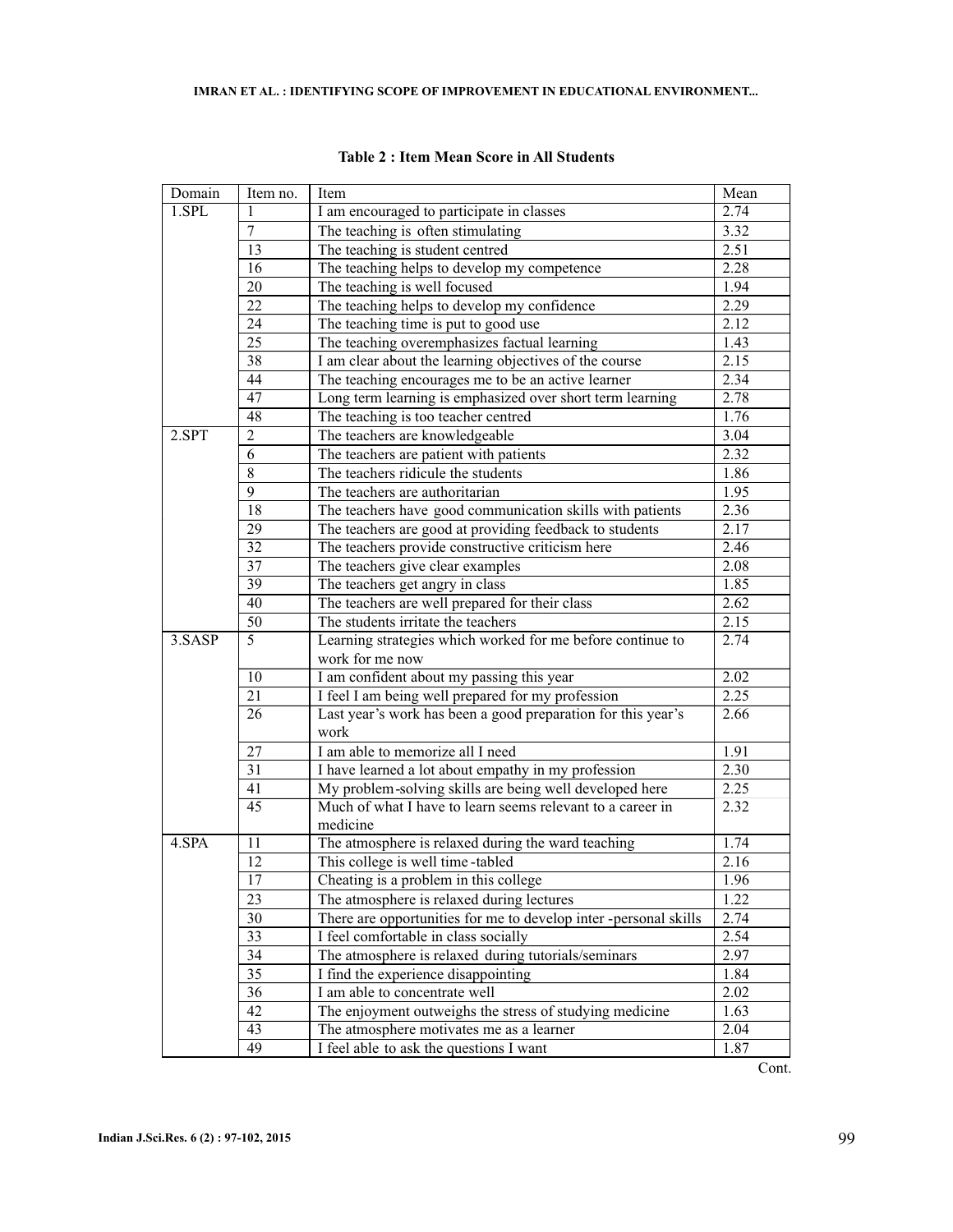| 5. SSSP |    | There is a good support system for students who get stressed | 1.42 |
|---------|----|--------------------------------------------------------------|------|
|         |    | I am too tired to enjoy the course                           | 1.63 |
|         | 14 | I am rarely bored on this course                             | 1.23 |
|         | 15 | I have good friends in this college                          | 2.09 |
|         | 19 | My social life is good                                       | 2.56 |
|         | 28 | I seldom feel lonely                                         | 2.22 |
|         | 46 | My accommodation is pleasant                                 | 1.03 |

#### **IMRAN ET AL. IDENTIFYING SCOPE OF IMPROVEMENT IN EDUCATIONAL ENVIRONMENT... :**

# **DISCUSSION**

This cross sectional study was conducted with a view to determine medical students' perceptions of educational environment in growing medical college located in western Uttar Pradesh. Self-administered structured questionnaire was used to collect data and DREEM inventory was used for this purpose. The DREEM domains are measure of the overall motivation and learning attitude of the individual. Five subscales or domains of DREEM were interpreted, which define the weakness or strength of educational environment.

The overall DREEM score for all students were found positive (108/200, 54%). There was no accepted agreement on what is an acceptable DREEM inventory score from published literature. There have been very few Indian studies on the students' perceptions of the medical college environment till date. The DREEM scores for medical schools globally have been reported in Srilanka as 108 / 200, in Nigeria as 118 / 200, in Nepal as 130 / 200, in Pakistan as 125 / 200 and in UK as 139 / 200(Mayya, 2004; Roff, 2001; khan, 2011; Varma, 2005).

The students were interested in completing the DREEM questionnaire as evidenced by the good response rate of seventy eight percent. Students' perceptions of learning was 57.63% i.e. more positive perception, students' perceptions of teachers was 56.50% i.e. moving in right direction, students' academic self-perception was 57.65% i.e. feeling more on positive side, students perceptions of atmosphere was 51.52% i.e. there are many issues need to change and students social self-perception was 43.50% i.e. not a nice place. It was observed on this study that the all students agreed a more positive approach regarding their perception of learning, moving in right direction for perception of teachers, feeling more on the positive side for their academic self-perception.

In this study highest score was observed in students' academic self-perception(57.65%) and lowest score in students' social self-perceptions (43.50%). Our findings regarding perceptions of five domains are consistent with another study from Trinidad (Bassaw, 2003) whereas another study from Saudi Arabia found lowest score in students' academic self-perceptions and in student's perceptions of learning and atmosphere (Hazimi, 2004).

In any medical college, besides the quality of education delivered, the ethos and values of the educational environment are equally or more important. Since, the quality standards, pressures and expectations are high, an atmosphere of understanding, tolerance and cooperation needs to be developed amongst the faculty and students. Stress may lead to violation of ethical rules and cheating during exams is thus a common observation.

The DREEM can be used to identify the gaps existing within the educational environment hampering optimal teaching and learning (Till, 2005). Less (<2) score in individual item might be because of our curriculum content overload, teachers attitude towards student, stressful environment and too much formative assessment system. The atmosphere represents the actual educational environment for learning of students and thus the dynamism of curriculum may influence atmosphere of learning. The ineffective hidden curriculum in our course might be an important factor to explain the relatively low score in students' perception of atmosphere and social selfperception. It has shown that hidden curriculum is associated with social and the physical environment and might be more effective than the manifest curriculum (Nahar, 2010).

In our study, students opined that learning was teacher centered rather than student centered. They also opined that more importance was given on factual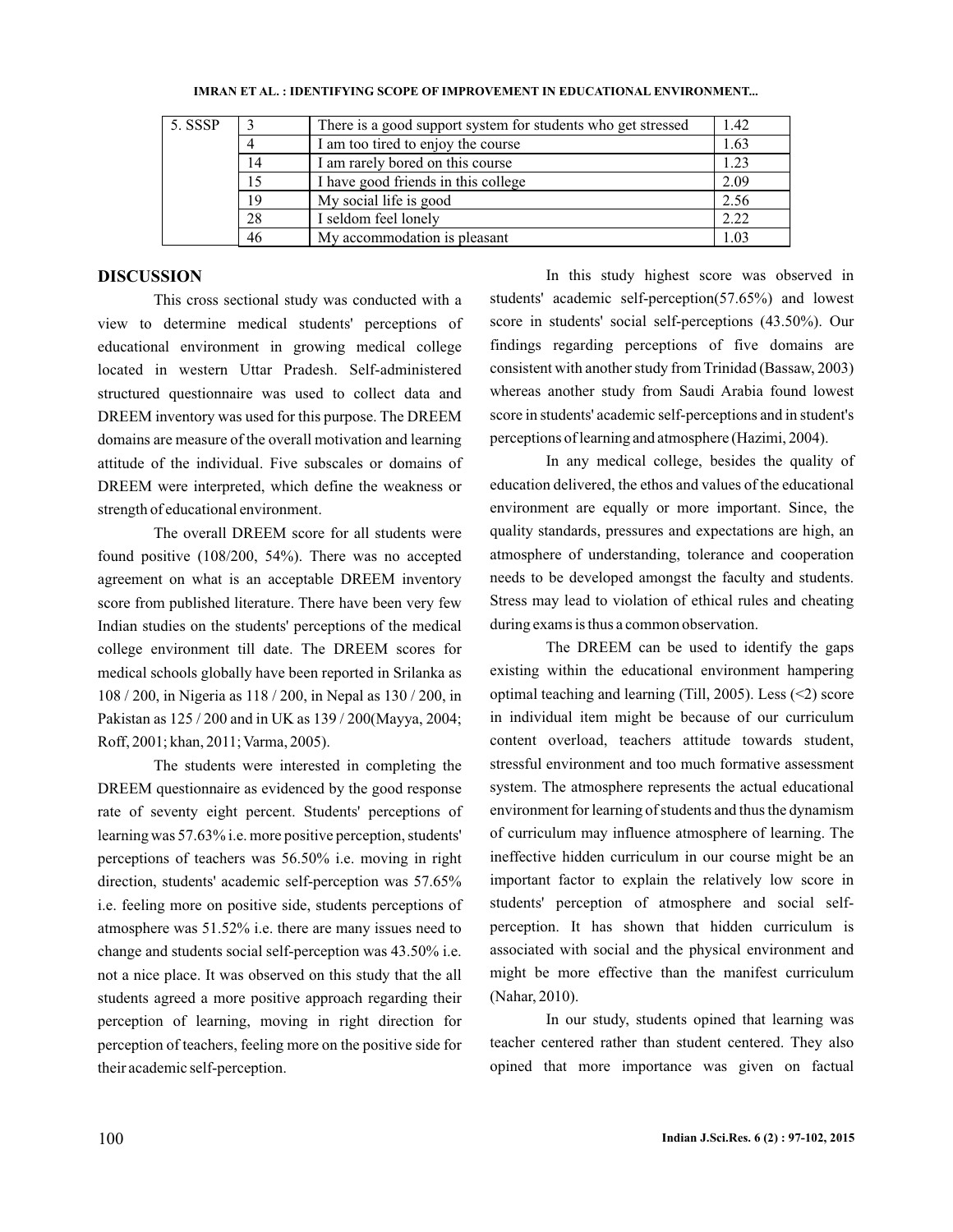#### **IMRAN ET AL. IDENTIFYING SCOPE OF IMPROVEMENT IN EDUCATIONAL ENVIRONMENT... :**

information. Any item with a mean of 2 or less should be examined more closely as they indicate problem areas (Roff, 2001; McAleer, 2003; Kiran, 2013). So definitely there is a scope of improvement in educational environment in the subject of pharmacology. Teaching must be student centered rather than teacher centered. This observation is of utmost importance for the teachers so as to modify their teaching style. This is also important observation for authorities involved in up gradation of faculty members. They may be involved in Basic and Advanced Training Courses in Medical Education at regular intervals at various designated nodal centers across the country. Certain issues like 'authoritarian behavior of teachers towards students in pharmacology classes' must be addressed in order to create pleasant learning environment for the students.

This study has several strengths. First, we have identified scope of improvement in educational environment in a growing medical college. In-depth analysis of this aspect has not been closely investigated by many experts in the field. This study becomes very important as long lasting impact can be achieved if rectifications of deficiencies are identified well in time and corrected at the earliest. Second, all the investigations were conducted by authors of the study only, which creates a sense of uniformity. The study has some limitations as well. Some may argue that the results obtained may not be applicable to all the medical colleges. I agree because these findings are based on a single centre study. Results may vary with different geographical terrain. More multicentric studies need to be carried out. Improvement after rectifications of deficiencies identified should have been measured.

# **CONCLUSION**

The findings of this study can be utilized in strategic planning to ensure better educational environment in the institution. Consequently teaching methods, teachers' behavior with students, the atmosphere during lecture/tutorial/ward teaching, the social and academic environment, support system during stress, favorable accommodation for students have come out to be the main intervention areas to make the learning experience more

enriching and fulfilling educational environment for our students.

# **REFERENCES**

- Al- Hazimi A., Hyiani A. and Roff S., 2004. Perceptions of the educational environment of the medical school in King Abdul Aziz University. Saudi Arabia. Medical Teacher, 26: 570-73.
- Bassaw B., Roff S., McAleer S., Roopnarinesingh S., DeLisle J., Teelucksingh S. and Gopaul S., 2003. Students' perspectives on the educational environment, Faculty of medical sciences, Trinidad. Medical Teacher, 25: 522-526.
- Divaris K., Barlow P.J., Chendea S. A., Cheong W. S., Dounis A. and Dragan I. F. et al., 2008. The academic environment: the students' perspective. Eur. J. Dent. Educ., Suppl 1:120-30.
- Genn J. M., 2001. AMEE Medical Education Guide No-23 (Part 1): Curriculum, environment, climate, quality and change in medical education- a unifying perspective. Medical Teacher, 23: 337-44.
- Khan J. S., Tabasum S., Yousafzai U.K. and Fatima M., 2001. DREEM on: Validation of the Dundee Ready Education Environment Measure in Pakistan. J. Pak. Med. Assoc, 61: 885-88.
- Kiran H. S. and Gowdappa B. H., 2013. "DREEM" comes true - Students' perceptions of educational environment in an Indian medical school. J. Postgrad Med., 59:300-5.
- Mayya S. and Roff S., 2004. Students' perception of educational environment: a comparison of academic achievers and underachievers at Kasturba Medical college, India. Educ. Health  $(Abingdon), 3: 280-91.$
- McAleer S. and Roff S., 2003. A practical guide to using the Dundee Ready Education Environment Measure (DREEM). 2003; http://web.onetel.net.uk/ mikeharris/waco/dreems2.doc
- Nahar N., Talukder H. K., Khan T. H., Mohammad S. and Nargis T., 2010. Students' Perception of Educational Environment of Medical Colleges in Bangladesh. BSMMU J., 3(2): 97-102